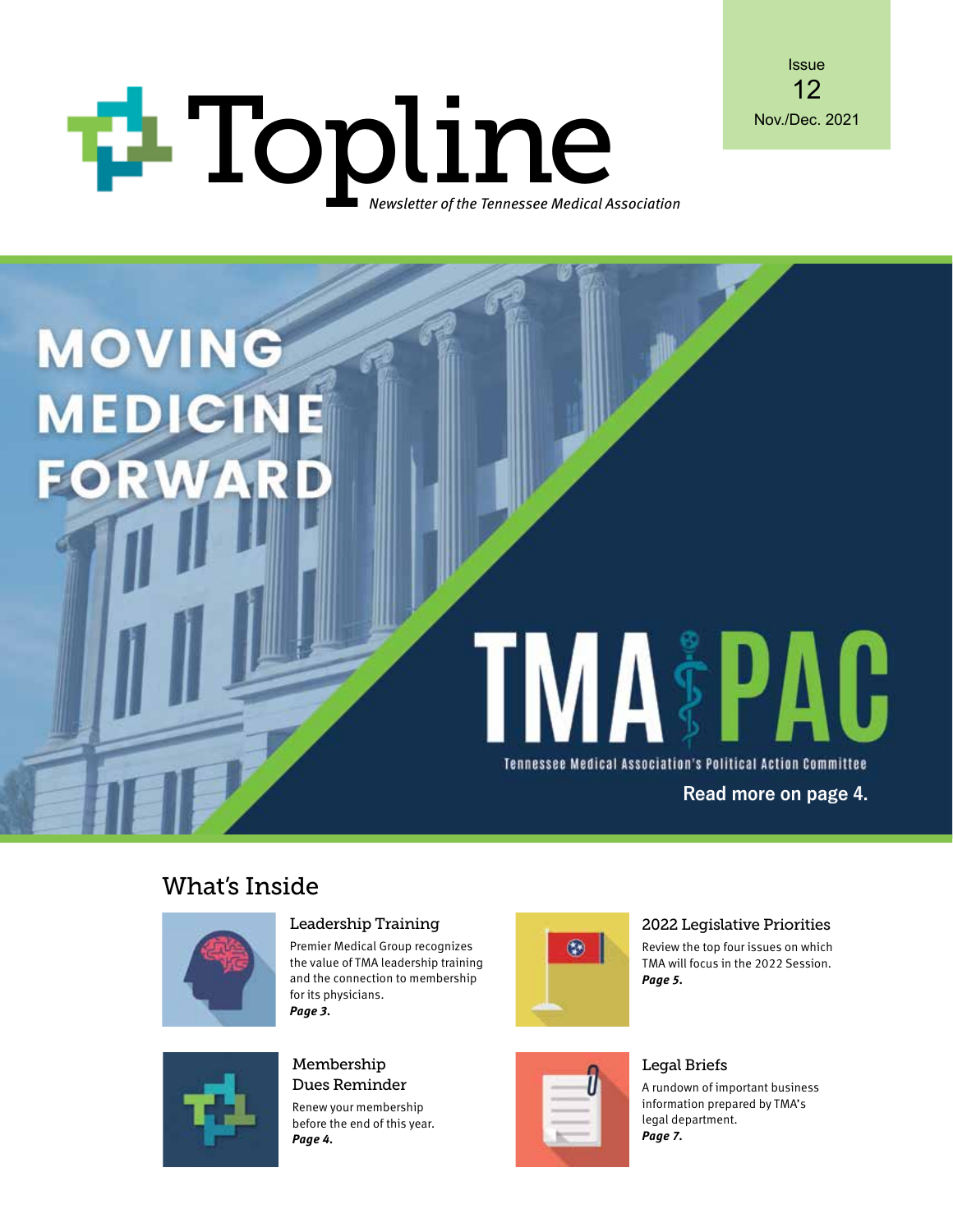# FROM *the* PRESIDENT

As 2021 flies away and a new year awaits, allow me to personally express appreciation for your support of organized medicine in Tennessee during these recent long and challenging years. I also have a Christmas wish list to share with you!

First, please take the time to renew your membership if you have not already done so. Your support is vital to the success of our physician-led organization. Additionally, our TMA can offer an attractive discount if your group becomes an "all-in" group. Contact the membership department to start a conversation about the many benefits —advocacy, insurance and legal services to name a few—available to your group and its physicians.

Some of you are aware that I chaired our TMA's legislative committee for several years. I learned that our advocacy success depends on several factors, but it will always be primarily based on the quality of the relationships we have forged. To support those relationships, it is imperative that we TMA members support our political action committee henceforth known as our TMA PAC (formerly IMPACT). A well-funded PAC is a necessity in today's political environment, and our TMA depends upon our members to sustain it through your generous contributions.

Our TMA leadership has also reformed our committee structure. It is important to our organization that it receives relevant real-world input on the issues we all face as physicians in this challenging healthcare climate. Please consider lending your unique voice and talents by volunteering to represent your medical community on one of our TMA's committees. Call your regional trustee to find out more about serving on a committee. Your perspective is valued and necessary, and we would appreciate you giving your time and energy.

Lastly, let me reiterate the influence and

power our TMA members possess as healthcare advocates. I urge you to join our grassroots network and get involved in the legislative process. It is important that we leverage established local relationships through our state-level advocacy. As physicians at the tip of the spear in our medical communities, we hold a privileged position in the legislative process—not only do we represent ourselves and our profession, but we also speak on behalf of our patients. The influence we have as physicians—the experts in our respective fields—can strengthen the voice of our medical and patient communities.

Because we are organized, members of the Tennessee General Assembly stop and listen to what we have to say. Because we are organized, leaders of major healthcare organizations in our state stop and listen to what we have to say. And because we are organized, our profession and our patients usually win, because there is no better patient advocate than a physician, especially a physician member of our TMA!

So, I encourage you to get involved. Join our TMA's grassroots efforts, participate on a committee, donate to TMA PAC, attend our Day on the Hill on March 23, get involved in organized medicine and give back to the profession we represent. Become an ambassador for our TMA, and urge your fellow physicians to join!

Our TMA staff members are available to assist you in finding your path to guide organized medicine into the future– email them at **membership@tnmed. org** to get involved. Our TMA needs and deserves your support!

Please enjoy this Christmas season, and I wish you, your family and your patients good health. It is an honor to serve as your TMA President.

Pland Ht. Kelled WO What

Ronald Kirkland, MD | *2021-2022 President*



TMA President Ron Kirkland, MD, makes a presentation at a legislative dinner held in Jackson.

### TMA Hosts Legislative Receptions Across TN

TMA's 2019 strategic plan identified the organization's advocacy efforts–influencing laws, rules and regulations, and business practices, governing medicine in Tennessee–as its top core focus area. That same year, TMA was named the most influential advocacy organization on Capitol Hill.

Efforts have been undertaken to link the legislative side of medicine to our members' day-to-day clinical experience through legislative receptions held across the state in Chattanooga, Clarksville, Franklin, Jackson, Kingsport, Knoxville, Memphis and Nashville. Additional events are planned for 2022. TMA works with its local chapters on an annual basis to hold town hall opportunities for members to meet with their elected representatives and discuss issues of importance to physicians and their patients.

Healthcare legislation recently considered or enacted is discussed, and TMA's advocacy team outlines its legislative priorities and summarizes recent activity in an effort to bridge the divide between the legislative side of medicine and the experience of our clinicians operating in the trenches. TMA government affairs staff provides background information on legislative activity and outlines TMA's top legislative priorities.

These engagements offer TMA members the opportunity to ask questions and express concerns, but most importantly to create or continue dialogue with the elected officials that impact patient care in Tennessee. Physician members participate in these grassroots efforts by engaging in constructive dialogue. They are encouraged to cultivate the relationship with their elected representatives by scheduling visits to TMA's annual Day on the Hill in Nashville (taking place next year on March 23).

This cordial interaction is vital to the success of TMA's legislative efforts with an eye toward the General Assembly's legislative session in January.

Learn more at **[TNmed.org/legislative](https://www.tnmed.org/legislative/)** or sign up for Day on the Hill at **[TNmed.org/day-on-the-hill](https://www.tnmed.org/day-on-the-hill/)**.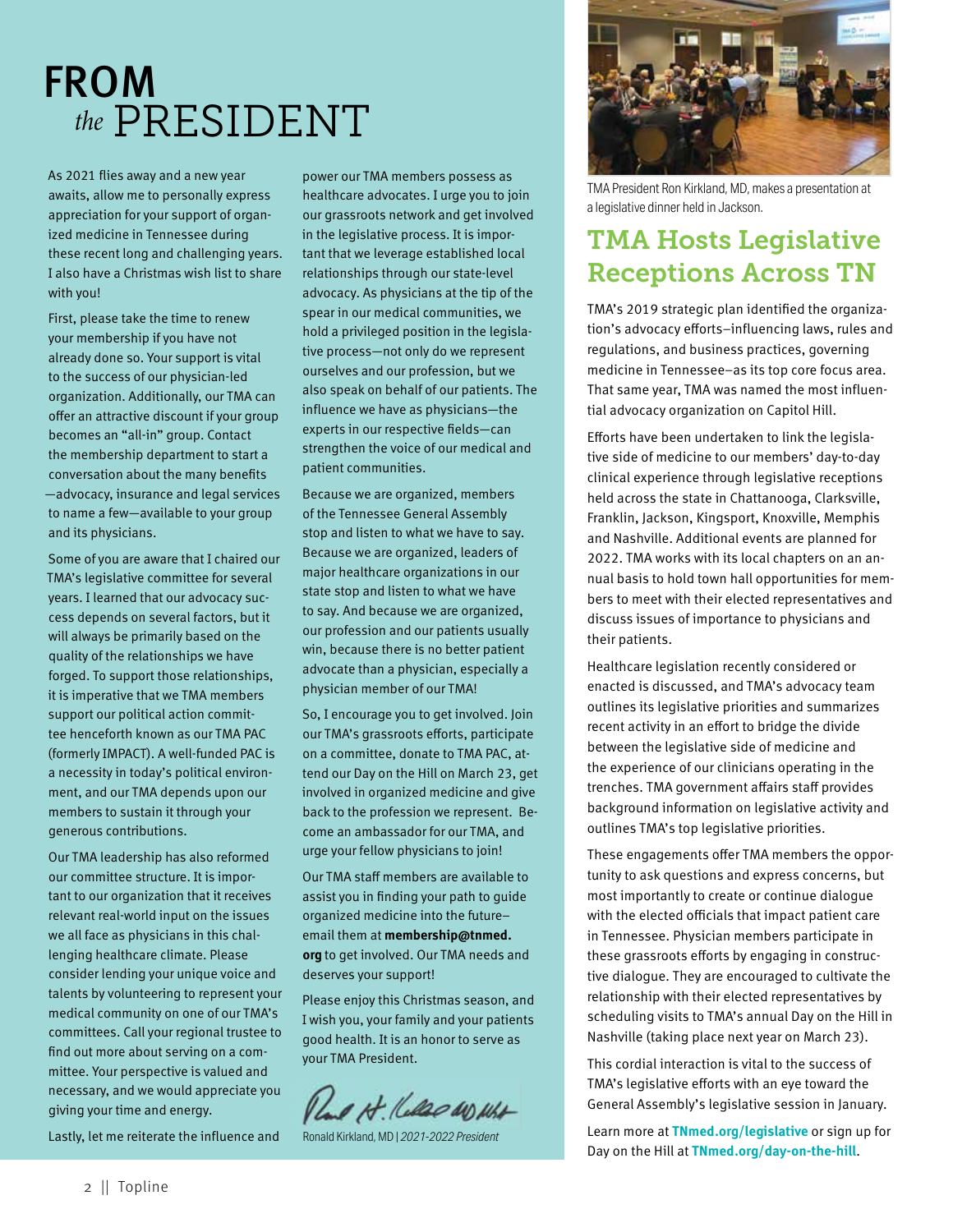# Leadership Training Ties Into TMA Membership

Physicians today face issues that require skills and knowledge they cannot acquire in medical school or residency. The John Ingram Institute for Physician Leadership was created to fill this gap by training physicians to become leaders within their healthcare team, profession and communities.

Two tracks are offered: the Physician Leadership Lab, a multi-month course which helps physicians acquire the skills to become quality leaders in team care settings; and the Leadership Immersion, a special getaway for physicians to gain leadership training in teamwork, collaboration, conflict resolution and media and communications.

**Giri Korivi, MD, family physician and president of the board of directors of Premier Medical Group**, a multi-specialty practice in Clarksville, attended the Leadership Immersion program in 2019 and said the experience left a lasting impression.

"The vision contained within the John Ingram Institute for Physician Leadership is one of the best possible things for our profession," said Korivi. "I gained tremendous insight into who I am, including my strengths and blind spots. I also gained tools that have enabled me to become more effective in my role at Premier Medical Group.

"I see great value in spreading the wisdom, knowledge and tools of leadership across my organization. This will meet a long-term strategic goal for the organization."

Dr. Korivi determined the training he received would also benefit his group, many of whom had not yet gained exposure to TMA. Ultimately, it led to an awareness of TMA's programs, services and benefits among PMG medical staff that translated into a broader discussion around the merits of pursuing a group membership.

"We decided to enroll board members from Premier Medical Group in TMA's leadership institute during the last several years," said Korivi. "It helped us develop a pipeline of future physician leaders, and the leadership syllabus was the anchor that pulled additional physicians from the group into TMA."

**Michael Engel, MD, chief medical officer with PMG**, was one of the colleagues Dr. Korivi asked to participate. Dr. Engel's Leadership Lab project had a goal of reducing the wait time to



Giri Korivi, MD, participates in the Immersion program in 2019.

get an appointment for a wellness visit on Dr. Gale Jackson's schedule from 174 days to seven days within six months. Dr. Engel was successful in achieving the desired result, and it had a noticeable impact.

"We can now take these same principles and apply them to other physicians' schedules as needed," said Engel. "We have shown that by working as a team we can dramatically improve our patient experience and decrease the stresses of our colleagues."

The leadership training Dr. Korivi and his colleagues received translated to a recognition of the value of TMA membership. Premier Medical Group and its nearly 40 physicians joined TMA as an all-in group this year.

"Those key future leaders recognized the value and began to share it with their colleagues," said Korivi. "At that point, the long-term goal of a TMA group membership was realized.

"Leadership development within our organization is a strategic goal that takes time to bear fruit. I personally have benefited tremendously from the skills and insights learned through the Ingram Institute's courses. My colleagues have shared that experience. It has benefited our organization financially, helped us improve efficiencies and enhanced the patient care experience. Once these physicians saw what is possible at TMA, they decided to commit to long-term membership. I am confident more physicians from our group will become active participants in TMA moving forward."

Learn more about leadership training or group membership opportunities at **[TNmed.org/leadership](https://www.tnmed.org/leadership/)**.

### TMA Medical Banking: A Partner that Caters to Your Needs



**TMA Medical Banking**, a division of INSBANK, provides a unique banking relationship to TMA members to gain

customized commercial financing, access to decision-makers, efficient turnaround times and competitive terms. INSBANK's

knowledgeable commercial bankers have medical lending experience, which means they know how to support your practice when needs arise for working capital, new medical equipment, real estate, doctor mortgages, student loan refinancing and more. Contact TMA Medical Banking's **Blake Wilson** at **bwilson@insbank.com** or 615-515-4272 to learn more.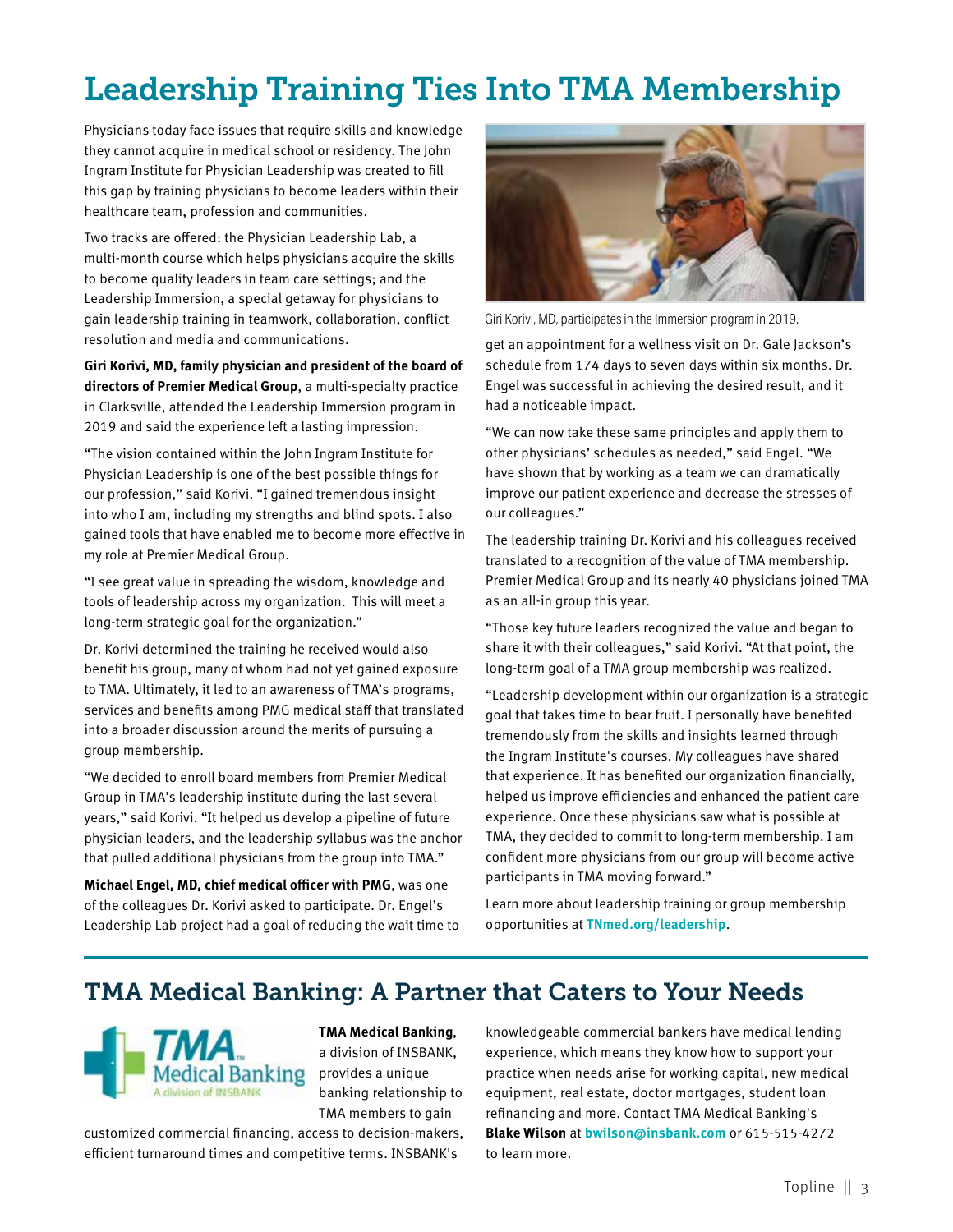# Moving Medicine Forward: A New Era of Political Action

For decades, IMPACT—TMA's non-partisan political action committee—has built and sustained a distinguished presence on Capitol Hill, leveraging strategic contributions into political persuasion. Since its inception, **IMPACT has helped to elect and retain hundreds of pro-medicine candidates to the Tennessee General Assembly, averaging a 95 percent victory rate while investing well over \$1 million.** This demonstrated success is one of the many reasons TMA earned the title of most influential advocacy organization in 2019.

In today's era of politics, TMA's influence with lawmakers is intrinsically tied to our political action committee. A strong, well-funded PAC serves as the primary vehicle for advancing physician-friendly policies in Tennessee. Yet, legislators don't always associate IMPACT with TMA. That's why leadership decided it was time to make the change from IMPACT to TMA PAC—to align our political action with the trusted TMA brand. Under one name our action will be louder, more powerful and more effective. As TMA continues to defend gains in tort reform, combat scope of practice expansion, ease regulatory



burdens and fight for fair reimbursement, our strides must not only impact medicine, but move medicine forward.

As part of this transition, TMA PAC is offering enhanced benefits to members who join today, including in-depth election guides, access to legislative receptions with elected officials and discounts on admission to TMA PAC-hosted fundraisers. Capitol Hill Club members can expect priority access to political events and exclusive opportunities to engage with state dignitaries in an intimate forum.

Membership in the PAC is voluntary and separate from TMA dues. TMA PAC gives physician leaders a platform to become proactively involved in the major political issues in healthcare. A contribution represents an investment in your profession and your patients. Help us move medicine forward in Tennessee. Visit **[TNmed.org/tmapac](https://www.tnmed.org/tmapac/)** for more information.

## **BENEFITS FOR TMA PAC MEMBERS**

#### **CAPITOL HILL CLUB**  $$1,000+$

- Priority access to legislative<br>receptions with elected officials<br>• Free admission to TMA PAC
- 
- Free astronomics to TMA PAG<br>hosted fundraisers<br>• Annual Capital Hill Club dinner<br>with state dignitaries<br>• Capital Hill Club Pin
- 

#### **ADVOCATE** \$500 - \$999

All the benefits of Sustaining plus:

- · Half price admission to **TMA PAC** hosted fundraisers
- · Advocate pin

#### **SUSTAINING**  $$250 - $499$

All the benefits of Contributor plus:

- · Access to legislative receptions with elected officials
- · Discounted admission to TMA **PAC** hosted fundraisers
- . Name recognition on TMA's website and events

#### **CONTRIBUTOR** \$50-\$249

- . Weekly Political Pulse during session
- · Election guide and political updates
- · TMA PAC Pin

## Renew your TMA Membership for 2022 before Dec. 31

As the year draws to an end and we look ahead, please take the time to renew your TMA membership for 2022.

Thanks to your support, TMA membership has grown to more than 9,500 members. TMA remains the only organization representing all Tennessee doctors, and the only one with the clout to successfully influence laws, rules and regulations that determine how healthcare is delivered in Tennessee.

If you haven't already renewed, we offer two easy options: visit us online by logging into your profile at **TNmed.org**,

select "Pay Invoices," and follow the prompts to complete the process. Or pay over the phone by calling TMA's membership department at 615-460-1673.

You may also learn more about TMA's most important achievements on your behalf by visiting **TNmed.org/wins**. We are proud to advocate for you as we work to protect and improve the healthcare landscape in our state.

Thank you for your continued support of organized medicine in Tennessee.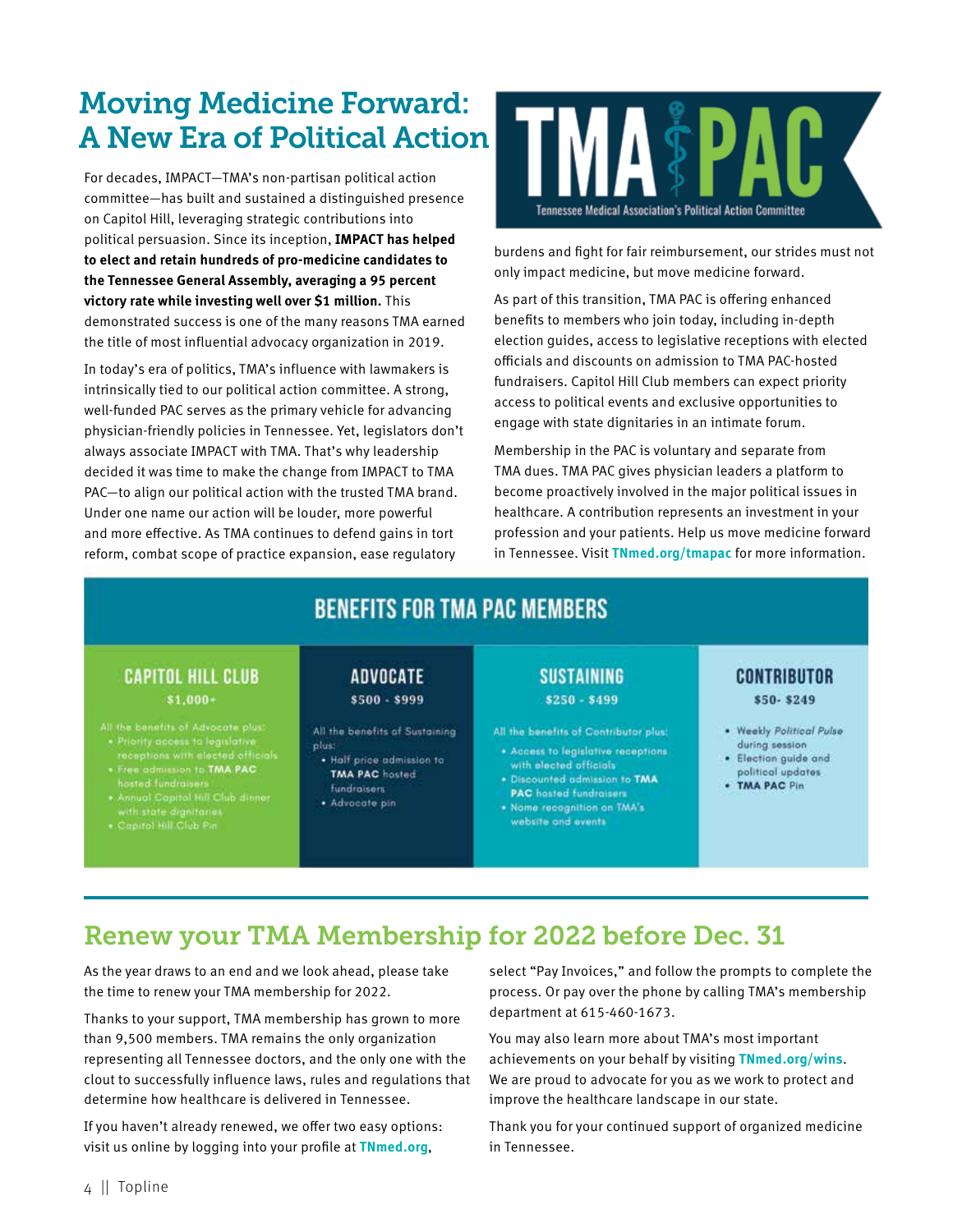# TMA Announces 2022 Legislative Priorities

With Tennessee's General Assembly reconvening on Jan. 11, TMA's Government Affairs team has narrowed down the top four issues on which it will focus on next year. Visit **[TNmed.org/legislative](https://www.tnmed.org/legislative/)** for more details.

#### Scope of Practice

TMA, as part of the Coalition for Collaborative Care (CCC), is leading efforts to preserve Tennessee physicians' ability to supervise patient care and oppose unsafe scope of practice

expansion by mid-level healthcare providers. TMA joined this coalition of medical specialty societies and other healthcare organizations to promote physician-led team-based healthcare delivery teams as the best model for patient safety and quality of care. Because of our leadership, advanced practice nurses and physician assistants have not succeeded in changing state laws to achieve independent practice in Tennessee, and TMA remains steadfast in advocating for policies that improve and strengthen interprofessional relationships, not weaken them.

#### **Telehealth**

TMA led a 2020 effort during a special session of the Tennessee General Assembly to ensure telehealth services are reimbursed at the same rates as in-office visits. The bill passed, but has a sunset date of April 1, 2022. The COVID-19 pandemic has demonstrated the extraordinary utility of telehealth in increasing access to care. Patients expect providers to offer these services in the future, but without payment parity it will not be economically feasible. Medical providers cannot be expected to cover the cost of providing telehealth at a reduced rate of pay. This year, TMA, alongside our partners, will advocate for the removal of the sunset. We will also seek allowances for audio-only telehealth in



#### COVID-19 Special Session Cleanup

TMA will be working on a cleanup bill with the Tennessee General Assembly to make it clear that physician practices enrolled in Medicare and/or TennCare are exempt from the law that was recently passed prohibiting businesses from mandating verification of a COVID-19

vaccine or face covering. Vaccine mandates imposed at the federal level have the potential to place medical providers in a conflicting position between state and federal laws. Although TMA worked to have health providers exempted from the final version of legislation, the language provided to the sponsors was changed during an early-morning hours debate and drafted incorrectly. The intent, however, is clear: medical practices are exempt. TMA will work to amend the statute to more accurately reflect the exemption.

#### Balance Billing

TMA leads a coalition of physician specialty organizations in protecting physicians' ability to negotiate a fair reimbursement when providing out of network care. Our bill would only require patients to pay according to their in-network responsibility if they receive a surprise medical bill, and would allow out-of-network physicians to pursue fair payment from health insurance companies through an independent arbitration process if the initial payment was unsatisfactory. The bill is based on a successful model used in Georgia. It would incentivize health insurance companies to offer fair, in-network initial payments to out-of-network hospital-based physicians.

#### **IN MEMORIAM**

**We offer our prayers and deep gratitude for all passing members. Their positive impact on their patients and profession will last forever.** 

**Blair D. Erb, Sr., MD, FACP**, age 90, of the Consolidated Medical Assembly of West TN on September 25, 2021.

**Daniel P. Labrador, Jr., MD**, age 84, of the Chattanooga-Hamilton County Medical Society on October 7, 2021.

**Clifton K. Meador, Sr., MD, FACP**, age 90, of the Nashville Academy of Medicine on October 11, 2021.

**Donald Lee Gaines, MD**, age 87, of the Nashville Academy of Medicine on October 14, 2021.

**C. Gerald Sundahl, MD**, age 82, of the Knoxville Academy of Medicine on October 22, 2021.

**Richard B. Terry, MD**, age 87, of the Nashville Academy of Medicine on November 1, 2021.

John Wilson Campbell, MD, age 93, of the Knoxville Academy of Medicine on November 7, 2021.

**F. Curtis Dohan, Jr., MD**, age 86, of the Memphis Medical Society on November 16, 2021.

**Daniel Lawrence Dickerson, MD**, age 72, of the Sullivan County Medical Society on November 17, 2021.

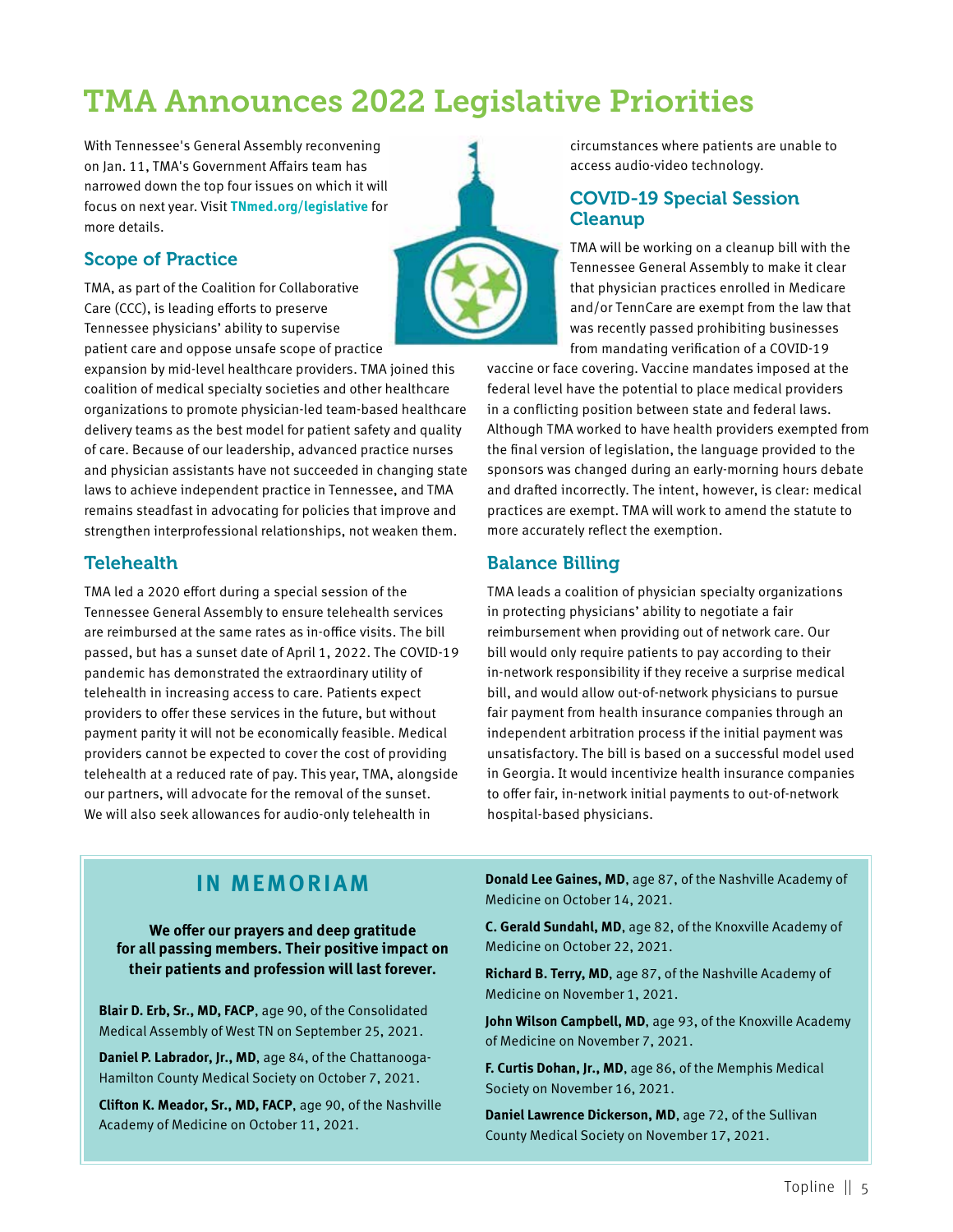# Physicians Exempt from Special Legislation COVID-19 Mandate Prohibitions

After extensive study of a new law enacted by the Tennessee General Assembly and signed by Governor Lee on Nov. 12, TMA has concluded that physicians who participate in Medicare or Medicaid (TennCare) are exempt from the definition of "private business" in Public Chapter 6 of the Third Extraordinary Session (SB 9014/HB 9077) based on a fix successfully advocated for by TMA. That means **physicians may choose to institute COVID-19 vaccine and mask mandates for their staffs and patients without violating the new state law**. It also means they will not be placed in a position of conflict with laws and regulations mandating COVID-19 vaccines issued by the federal government. Finally, it means doctors will not have to go through a state application process to become exempt based on the potential loss of federal funds by compliance with the new state law.

"When the new law passed, it was evident to us from our review of the legislative hearings that physicians who participate in Medicare or TennCare were intended to be exempt," according to TMA General Counsel Yarnell Beatty. "However, due to a drafting anomaly in conference committee, we had to take a closer look. Now it appears all stakeholders are in agreement that those physicians, as well as hospitals, are out from under the COVID-19 vaccine and mask mandate prohibition."

This conclusion will keep physician practices from landing in a "Catch-22" position of having to either comply with state law and possibly violate federal mandate or other law or comply with federal law and possibly violate the state vaccine mandate prohibition law.

Two sets of federal COVID-19 OSHA emergency standards were

issued in recent months. One requires health care settings to adopt policies to protect workers from COVID-19 exposure in the workplace. To qualify for an exemption, medical settings have to screen people for the virus and not allow entrance to anyone positive, or believed to be positive, for COVID-19.

The second OSHA ETS, issued earlier this month, would require any employers with 100 or more employees to require its work force to be vaccinated for COVID-19 or be tested. Enforcement of it was immediately stayed by a federal court pending further litigation now in the Sixth Circuit Court of Appeals. In the meantime, the Biden administration announced on Nov. 17, that OSHA is suspending enforcement and activities related to the mandate pending the outcome of the court's decision.

Additionally in November, CMS issued a COVID-19 vaccine mandate regulation for health care workers in settings such as hospitals that are subject to Medicare or Medicaid Conditions of Participation. This is also being challenged but still in effect as of this communication.

Compliance with any of the above federal regulations would have caused physicians to violate state law had the exemption not been provided to physicians in the state law. There is general agreement among state legislators that the drafting anomaly will be fixed via legislation during the regular session of 2022. Until then, physicians should be pleased that the exemption was successfully advocated for by TMA's government affairs team and that a slippery slope of further problems in receiving Medicare and Medicaid reimbursement may be averted.



# **Appropriate Prescribing** in Tennessee: 2021-2022

Our proprietary, accredited online course meets the state medical board's requirement on prescribing training and earns you two (2) CME hours

tnmed.org/prescribing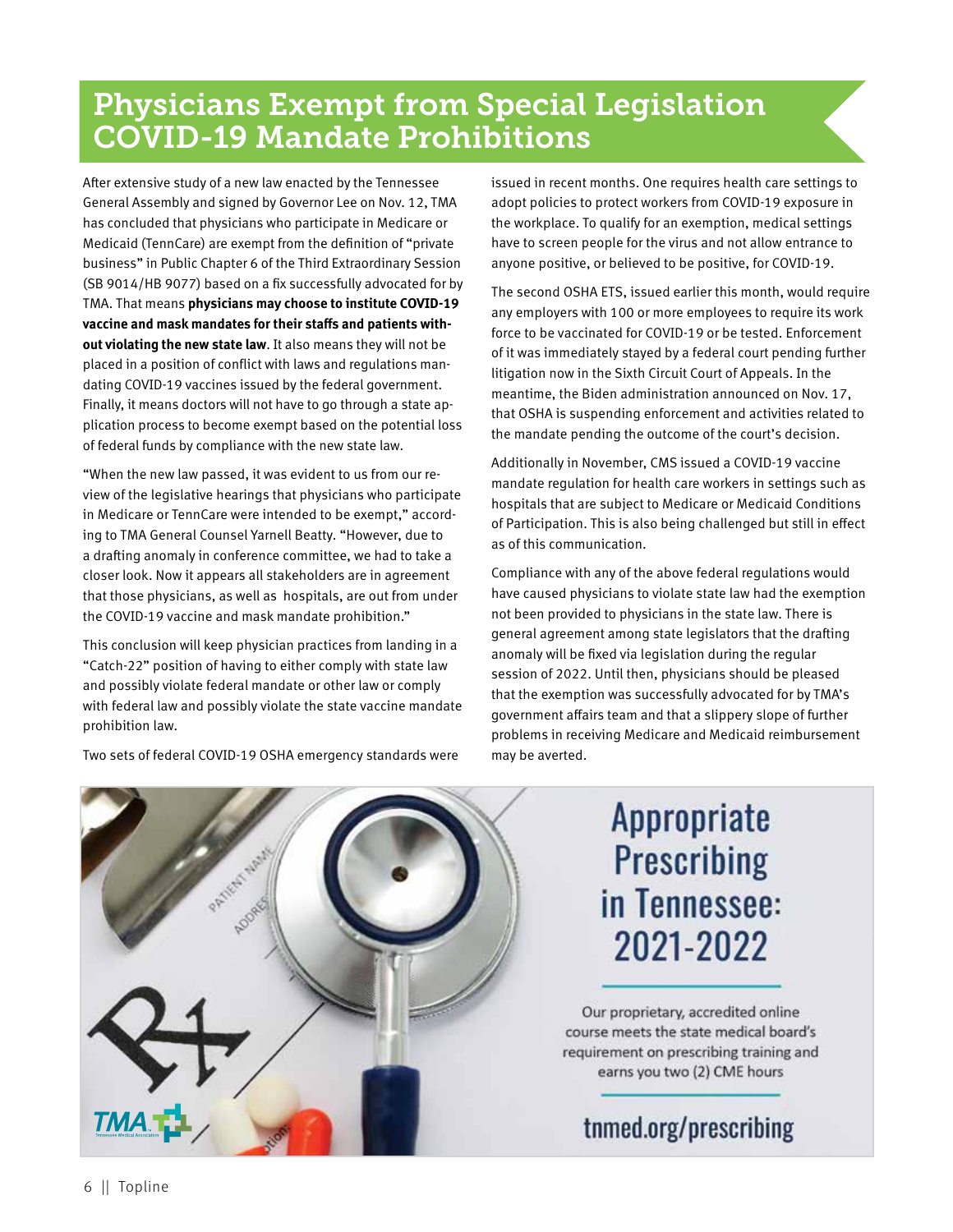# Legal Briefs

#### "Death with Dignity" Legislation Survey

Your TMA Government Affairs team anticipates that "death with dignity" legislation will be introduced in the TN General Assembly in 2022 that would allow a physician to issue a prescription for a lethal dose of medication to a patient who is confirmed to have an incurable terminal condition with life expectancy of six months or less. In addition, the patient must be confirmed by medical evaluation not to have a mental condition that prevents them from making an informed decision to receive a lethal dose of a drug. Many other safeguards will be included in the bill to protect vulnerable patients from being coerced into taking this option. Ethical opinions are arguably open to both sides of the issue. That aside, TMA is surveying members' attitudes about "death with dignity" to assist us in taking a position on the bill. Visit **[tinyurl.com/tndignitysurvey](https://www.surveymonkey.com/r/V5JP56F)** to voice your opinion.

#### Renewal of E-Rx Waiver Article

Tennessee law requires any prescription for a Schedule II, III, IV or V controlled substance to be issued by the prescriber as an electronic prescription to the pharmacy unless the prescription falls under one of the exceptions or the prescriber has a waiver from this requirement. If you have a waiver for 2021, a renewal must be submitted at least 60 days prior to the expiration of the current waiver. Go to **[TNmed.org/](https://www.tnmed.org/lawguide/) [lawguide](https://www.tnmed.org/lawguide/)** to access the topic, *Prescription Laws* (section X., page 18), for more details.

#### No Surprises Act – Interim Final Rules

Congress passed the No Surprises Act (NSA) in Dec. 2020, and it will apply to all insurance plans (including ERISA plans) except for Medicare, Medicaid, and TRICARE. Read TMA's articles on this new law on our website at **[TNmed.org/](https://www.tnmed.org/no-surprises-act/) [no-surprises-act](https://www.tnmed.org/no-surprises-act/)**.

#### Continuing Medical Education (CME)

Physicians who renew their Tennessee medical license in 2022 must complete the 40 hours of CME required by the Board of Medical Examiners (BME) or the Board of Osteopathic Examination (BOE) by Dec. 31, 2021. Please note that the licensing boards have NOT suspended CME requirements because of the COVID pandemic. The BME requirement includes an approved two-hour prescribing practices course with instruction in controlled substance prescribing and the treatment guidelines developed by the Department of Health on opioids, benzodiazepines, barbiturates, and carisoprodol, and may include such other topics as medicine addiction, risk management tools, and other topics. Contact the TMA legal department at **legal@tnmed.org** with any questions regarding CME compliance.

#### CMS Mandate for Vaccination

CMS published an emergency regulation to require COVID-19 vaccination of eligible staff at health care facilities that participate in the Medicare and Medicaid programs. The interim final regulation was effective on Nov. 5 and may be accessed by going to **[federalregister.gov](https://www.federalregister.gov/)** and typing *86 FR 61555* in the search box. FAQs on the regulation were also published, and one of them specifically states CMS does not believe it has the authority to mandate the vaccine for independent physicians/clinicians. There is also an FAQ stating that a physician with admitting privileges and/or treating patients at a hospital must be vaccinated for the hospital to be compliant with this requirement. See pages 2 and 4 of the FAQs on the interim final rule at **[cms.gov](https://www.cms.gov/)**, and viewing CMS Omnibus COVID-19 Health Care Staff Vaccination Interim Final Rule.

#### CSMD Query Requirements

Current Tennessee law requires a prescriber to check the Controlled Substance Database before issuing a prescription for certain drugs. The Department of Health has amended the database rules, and beginning Jan. 26, 2022 a prescriber will have to check the database before issuing a **Schedule II amphetamine** in addition to prescriptions for opioids or benzodiazepines. If you are unsure which circumstances require the database check, or if believe you might be exempt from this requirement, review our Law Guide topic, C*ontrolled Substance Database* (section VII D. – F.), at **[TNmed.org/lawguide](https://www.tnmed.org/lawguide/)**.

#### 2015 Credentialing Law

For several years TMA advocated for passage of legislation to allow physicians going through the credentialing process to be reimbursed for services provided during the process. TMA members need to review our *Guide to the 2015 Credentialing Law* to be aware of some nuances of this law in order to take advantage of its benefits. You may access it at **[TNmed.org/legal](https://www.tnmed.org/legal-guidance-for-your-practice/)**.

#### X-Ray Operator in a Physician's Office

Under the x-ray operator supervision rules for Tennessee, a physician assumes full control and responsibility for the services provided by any x-ray operator employed by the physician. An x-ray operator performing x-rays outside his/ her licensure or working with an expired license could subject the employing or supervising physician to discipline by his/her licensing board for requiring or allowing an x-ray operator to perform outside the scope of his/her limited licensure or without current state licensure. See TMA's Law Guide topic, *X-Ray Operators*, for all of the requirements at **[TNmed.org/lawguide](https://www.tnmed.org/lawguide/)**.